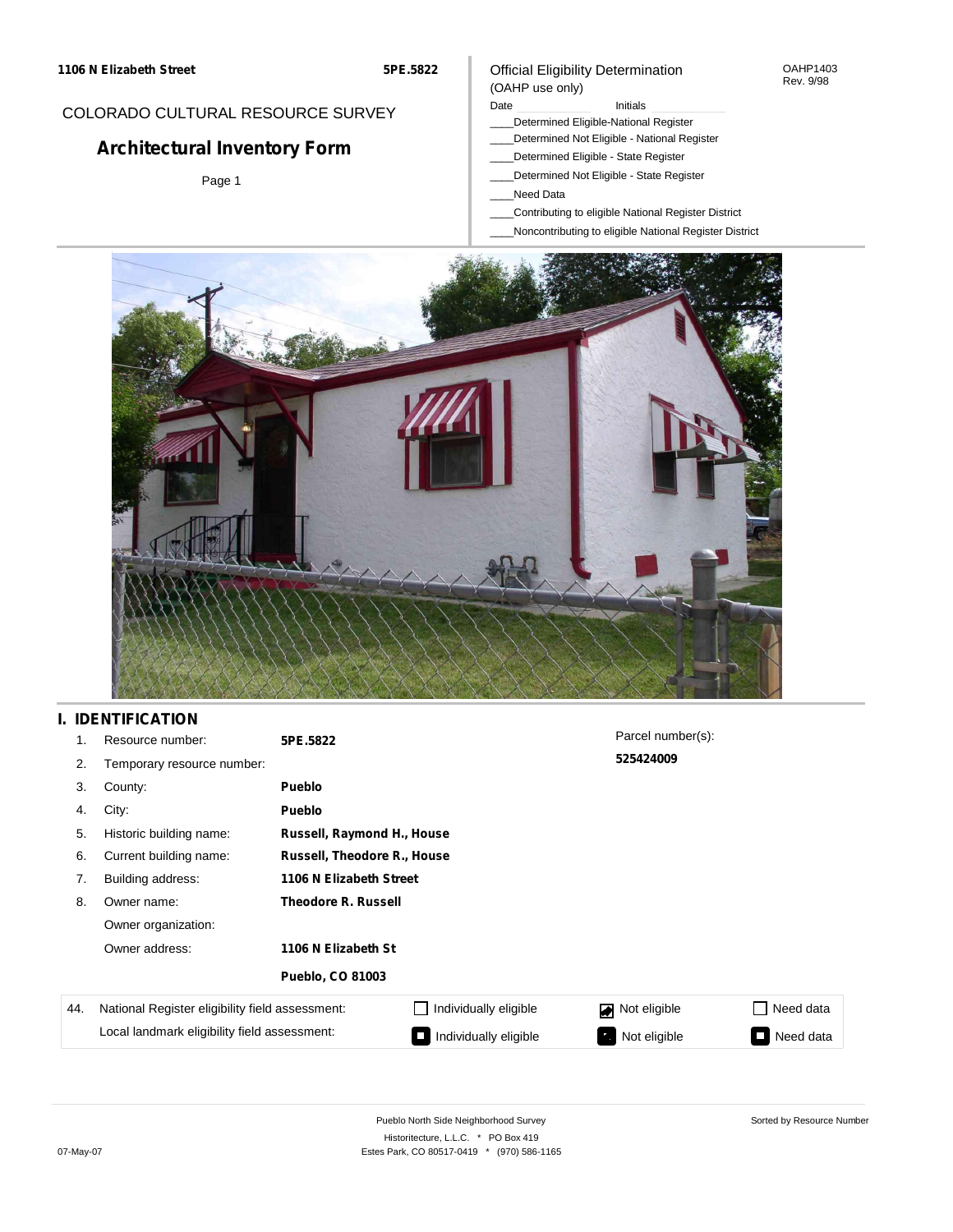Sorted by Resource Number

### **Architectural Inventory Form**

Page 2

### **II. GEOGRAPHIC INFORMATION**

| 9.  | P.M.                    |           | 6th |    |           | Township:               |              | <b>20S</b>                  |    |     |           | 65W<br>Range:     |                                                                          |
|-----|-------------------------|-----------|-----|----|-----------|-------------------------|--------------|-----------------------------|----|-----|-----------|-------------------|--------------------------------------------------------------------------|
|     |                         | <b>SW</b> | 1/4 | of | <b>NE</b> | 1/4                     | of <b>SW</b> | 1/4                         | of | NE. | 1/4       | of Section        | 25                                                                       |
|     | 10. UTM reference zone: |           |     |    |           | 13                      |              |                             |    |     |           |                   |                                                                          |
|     | Easting:                |           |     |    |           | 533760                  |              |                             |    |     | Northing: |                   | 4236454                                                                  |
| 11. | USGS quad name:         |           |     |    |           | <b>Northeast Pueblo</b> |              |                             |    |     | Scale:    |                   | 7.5                                                                      |
|     | Year:                   |           |     |    |           | 1974)                   |              | 1961 (Photorevised 1970 and |    |     |           |                   |                                                                          |
|     | 12. $Lot(s)$ :          |           |     |    |           | Block 36                |              |                             |    |     |           |                   | North half of Lot 9 and the western 24 feet of the north half of Lot 10; |
|     | Addition:               |           |     |    |           | <b>County Addition</b>  |              |                             |    |     |           | Year of addition: | 1869                                                                     |

13. Boundary description and justification:

□

The boundary, as described above, contains but does not exceed the land historically associated with this property.

Metes and bounds exist:

### **III. ARCHITECTURAL DESCRIPTION**

| 14. | Building plan (footprint, shape):    | <b>Rectangular Plan</b>              |                       |
|-----|--------------------------------------|--------------------------------------|-----------------------|
|     | Other building plan descriptions:    |                                      |                       |
| 15. | Dimensions in feet (length x width): | 660 square feet                      |                       |
| 16. | Number of stories:                   | 1                                    |                       |
| 17. | Primary external wall material(s):   | <b>Stucco</b>                        | Other wall materials: |
|     |                                      |                                      |                       |
| 18. | Roof configuration:                  | <b>Gabled Roof/Side Gabled Roof</b>  |                       |
|     | Other roof configurations:           |                                      |                       |
| 19. | Primary external roof material:      | <b>Asphalt Roof/Composition Roof</b> |                       |
|     | Other roof materials:                |                                      |                       |
| 20. | Special features:                    | Fence                                |                       |

21. General architectural description:

Oriented to the west, this house rests on a concrete foundation. White-painted stucco clads the exterior walls. Windows are **generally 1-over-1-light, double-hung sash, with red-painted wood frames, aluminum-frame storm windows, and thin, red**painted wood surrounds. Red-and-white-striped, beadboard shutters flank the window opening in the south end of the front (west) façade. A single-light picture window dominates the opposite end of the façade. Red-and-white-striped, metal awnings shade the windows in the facade and south elevation. The principal doorway opens in the center of the facade. It hosts a redpainted wood slab door, with diamond-shaped glazing, opening behind a brown, aluminum-frame storm door. Approaching the doorway is a small, concrete stoop, with wrought-iron railings. Sheltering it is a front-gabled hood on knee brackets. Another doorway opens in the north end of the rear (east) elevation. It hosts a 4-panel, 1-light wood door, painted white, opening behind an aluminum-frame storm door. A low, concrete stoop approaches the doorway. An aluminum awning shelters the stoop and the northern portion of the rear elevation. Interlocking, gray-red asphalt shingles cover the side-gabled roof, and house lacks **overhanging eaves.**

| 22. | Architectural style:        | No Style          |  |
|-----|-----------------------------|-------------------|--|
|     | Other architectural styles: |                   |  |
|     | Building type:              | <b>Ranch Type</b> |  |

23. Landscape or special setting features:

Pueblo North Side Neighborhood Survey Historitecture, L.L.C. \* PO Box 419 07-May-07 **Estes Park, CO 80517-0419** \* (970) 586-1165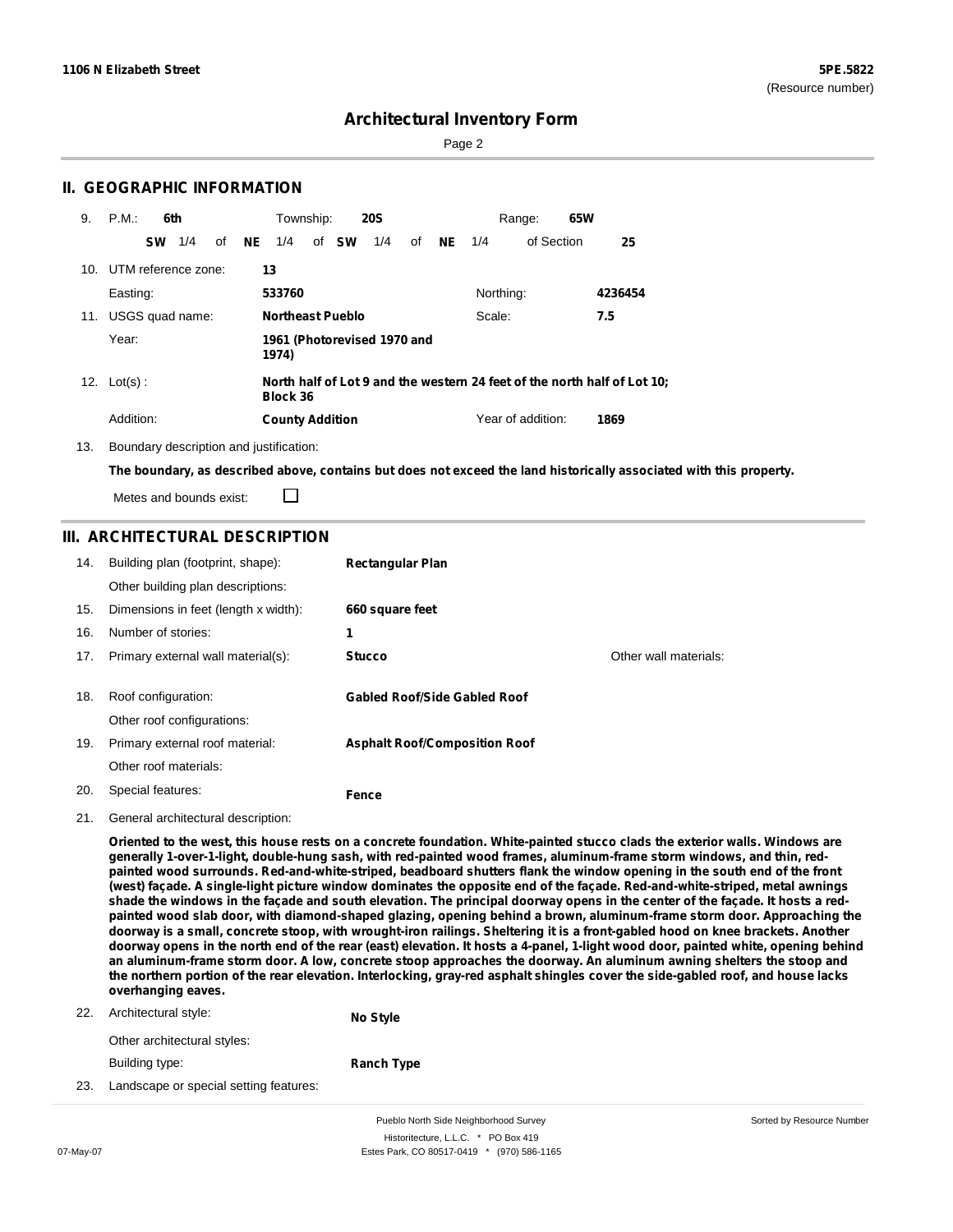Sorted by Resource Number

# **Architectural Inventory Form**

Page 3

This property is located on terrain gently sloping downward from north to south, with an elevation of around 4,700 feet above mean sea level. The neighborhood features modest, one- and two-story houses, and small commercial buildings. A gravelcovered strip, generally planted with large cottonwood or elm trees, separates the sidewalk from the street. This property is located on the east side of North Elizabeth Street, a north-south-oriented thoroughfare. It is situated between 525 West 11th Street, to the south, and an east-west-oriented alley, to the north. A chain-link fence surrounds the yard. Located at the **northeast corner of the property is a macadam parking area.**

24. Associated buildings, features or objects:

| 1 :   | Type:     | Shed (East of House)                                                                                                                                                                                                                                                                                                                                                                                                                                                                                                                                                                               |
|-------|-----------|----------------------------------------------------------------------------------------------------------------------------------------------------------------------------------------------------------------------------------------------------------------------------------------------------------------------------------------------------------------------------------------------------------------------------------------------------------------------------------------------------------------------------------------------------------------------------------------------------|
|       | Describe: | A standard, modular type shed is located directly behind (east) of the house. Oriented to the<br>west, the building lacks a formal foundation. White-painted particleboard sheets, with thin red<br>cornerboards, clad the exterior walls. A particleboard door, with X-shaped bracing, opens in<br>the center of the front (west) facade. Gray, interlocking asphalt shingles cover the front-<br>gambreled roof.                                                                                                                                                                                 |
| 2 : 1 | Type:     | <b>Shed (Northeast of House)</b>                                                                                                                                                                                                                                                                                                                                                                                                                                                                                                                                                                   |
|       | Describe: | A small shed is located on the northeast corner of the property. Oriented to the west, the<br>building lacks a formal foundation. Sheets of white-painted particleboard, pressed into a faux<br>stucco pattern, clad the exterior walls. Red-painted, 1-by-4-inch cornerboards, mark the<br>corners of the building. Asphalt shingles, as painted red, cover the gables. Opening at the<br>center of the front (west) elevation is a red-painted, vertical plank door, on metal strap hinges.<br>Gray, interlocking asphalt shingles cover the front-gabled roof, and the rafter ends are exposed. |

### **IV. ARCHITECTURAL HISTORY**

| 25. | Date of Construction:  | Estimate:        | Actual: | 1950                                                                                                                                                                                                                                                 |
|-----|------------------------|------------------|---------|------------------------------------------------------------------------------------------------------------------------------------------------------------------------------------------------------------------------------------------------------|
|     | Source of Information: |                  |         | Pueblo County Office of Tax Assessor. Property information card [internet].                                                                                                                                                                          |
| 26. | Architect:             | unknown          |         |                                                                                                                                                                                                                                                      |
|     | Source of information: |                  |         |                                                                                                                                                                                                                                                      |
| 27. | Builder:               | unknown          |         |                                                                                                                                                                                                                                                      |
|     | Source of information: |                  |         |                                                                                                                                                                                                                                                      |
| 28. | Original Owner:        | unknown          |         |                                                                                                                                                                                                                                                      |
|     | Source of information: |                  |         |                                                                                                                                                                                                                                                      |
| 29. | Construction history:  |                  |         |                                                                                                                                                                                                                                                      |
|     |                        |                  |         | According to Pueblo County Tax Assessor records, this building was constructed in 1950. An analysis of the style, materials,<br>and historical records corroborates this date. This house has not been significantly altered since its construction. |
| 30. | original<br>Location:  | Date of move(s): |         |                                                                                                                                                                                                                                                      |

#### **V. HISTORICAL ASSOCIATIONS**

| 31. Original use(s):     | <b>Single Dwelling</b> |
|--------------------------|------------------------|
| 32. Intermediate use(s): | <b>Single Dwelling</b> |
| 33. Current use(s):      | <b>Single Dwelling</b> |
| 34. Site type(s):        | <b>Residence</b>       |

35. Historical background:

This house was constructed in 1950. However, city directory identify the dwelling as "vacant" until around 1960, when Pueblo County farmer Raymond H. "Ray" Russell purchased the property. He was born in Kansas on October 20, 1902. His wife, Ollie F. Russell, was born around 1907 in Missouri. They had a son, Theodore Raymond "Ted" Russell. Ray Russell died in 1986. In 1996, the property transferred from Ray Russell's estate to his son, Ted, who remains the current owner and resident.

Sources of information: 36.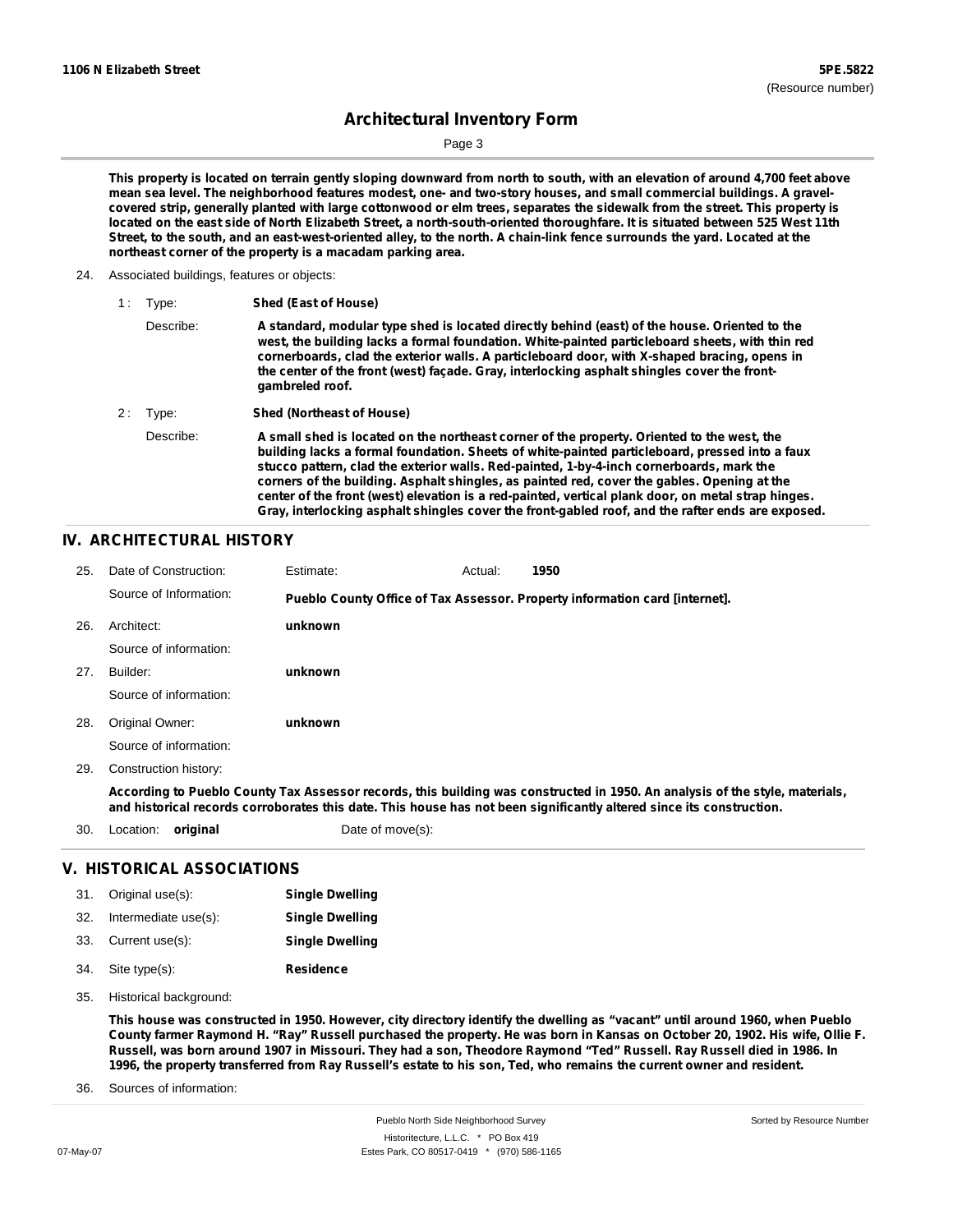Page 4

**Pueblo County Office of Tax Assessor. Property information card [internet].**

**Pueblo City Directory. Pueblo, Co.; Salt Lake City; Kansas City, Mo.; and others: R.L. Polk & Co, consulted 1886 through 2003.**

**Sanborn Fire Insurance Maps (for Pueblo, Colorado). New York: Sanborn Map and Publishing Co., 1883, 1886, 1889, 1893, 1904-05, 1904-51, and 1904-52.**

**U.S. Census of 1930. Precinct 120, Pueblo County, Colorado. Sheet 3A.**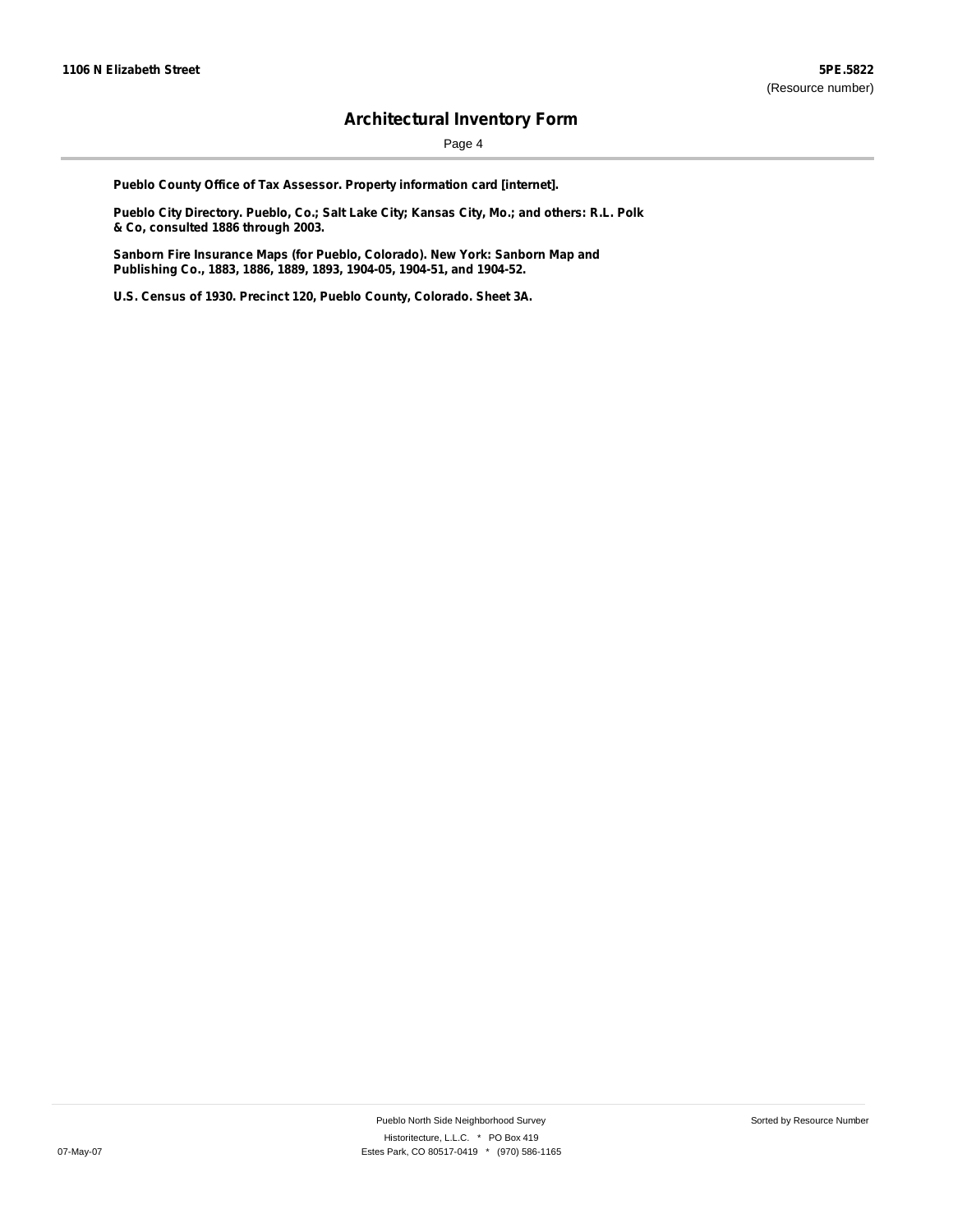Sorted by Resource Number

# **Architectural Inventory Form**

Page 5

|     | <b>VI. SIGNIFICANCE</b>                                                                                                                                                                                                                                                                                                                                                                                                                                                                                                                                                                                                                                                                                |
|-----|--------------------------------------------------------------------------------------------------------------------------------------------------------------------------------------------------------------------------------------------------------------------------------------------------------------------------------------------------------------------------------------------------------------------------------------------------------------------------------------------------------------------------------------------------------------------------------------------------------------------------------------------------------------------------------------------------------|
| 37. | Local landmark designation:<br>Yes $\Box$<br>No<br>$\mathbf{F}_{\mathbf{a}}$                                                                                                                                                                                                                                                                                                                                                                                                                                                                                                                                                                                                                           |
|     | Designation authority:                                                                                                                                                                                                                                                                                                                                                                                                                                                                                                                                                                                                                                                                                 |
|     | Date of designation:                                                                                                                                                                                                                                                                                                                                                                                                                                                                                                                                                                                                                                                                                   |
| 38. | Applicable National Register criteria:                                                                                                                                                                                                                                                                                                                                                                                                                                                                                                                                                                                                                                                                 |
|     | A. Associated with events that have made a significant contribution to the broad pattern of our history.<br>B. Associated with the lives of persons significant in our past.<br>C. Embodies the distinctive characteristics of a type, period, or method of construction, or represents the work<br>of a master, or that possess high artistic values, or represents a significant and distinguished entity whose<br>components may lack individual distinction.<br>D. Has yielded, or may be likely to yield, information important in history or prehistory.<br>Qualifies under Criteria Considerations A through G (see manual).<br>Does not meet any of the above National Register criteria.<br>₩ |
|     | <b>Pueblo Standards for Designation:</b>                                                                                                                                                                                                                                                                                                                                                                                                                                                                                                                                                                                                                                                               |
|     | 1a. History<br>Have direct association with the historical development of the city, state, or nation; or<br>$\overline{\phantom{a}}$ .<br>1b. History                                                                                                                                                                                                                                                                                                                                                                                                                                                                                                                                                  |
|     | Be the site of a significant historic event; or<br>$\mathcal{L}_{\mathcal{A}}$                                                                                                                                                                                                                                                                                                                                                                                                                                                                                                                                                                                                                         |
|     | <u>1c. History</u><br>Have direct and substantial association with a person or group of persons who had influence on society.<br>О                                                                                                                                                                                                                                                                                                                                                                                                                                                                                                                                                                     |
|     | 2a. Architecture<br>Embody distinguishing characteristics of an architectural style or type; or<br>$\mathbf{r}_i$                                                                                                                                                                                                                                                                                                                                                                                                                                                                                                                                                                                      |
|     | <u>2b. Architecture</u><br>Be a significant example of the work of a recognized architect or master builder, or<br>о                                                                                                                                                                                                                                                                                                                                                                                                                                                                                                                                                                                   |
|     | <b>2c. Architecture</b>                                                                                                                                                                                                                                                                                                                                                                                                                                                                                                                                                                                                                                                                                |
|     | Contain elements of architectural design, engineering, materials, craftsmanship, or artistic merit which represent a<br>о<br>significant or influential innovation;                                                                                                                                                                                                                                                                                                                                                                                                                                                                                                                                    |
|     | 2d. Architecture                                                                                                                                                                                                                                                                                                                                                                                                                                                                                                                                                                                                                                                                                       |
|     | Portray the environment of a group of people or physical development of an area of the city in an era of history<br>$\Box$<br>characterized by a distinctive architectural style.                                                                                                                                                                                                                                                                                                                                                                                                                                                                                                                      |
|     | 3a. Geography                                                                                                                                                                                                                                                                                                                                                                                                                                                                                                                                                                                                                                                                                          |
|     | Have a prominent location or be an established, familiar, and orienting visual feature of the contemporary city, or<br>п                                                                                                                                                                                                                                                                                                                                                                                                                                                                                                                                                                               |
|     | 3b. Geography                                                                                                                                                                                                                                                                                                                                                                                                                                                                                                                                                                                                                                                                                          |
|     | Promote understanding and appreciation of Pueblo's environment by means of distinctive physical characteristics<br>П<br>or rarity; or                                                                                                                                                                                                                                                                                                                                                                                                                                                                                                                                                                  |
|     | 3c. Geography<br>Make a special contribution to Pueblo's distinctive character.<br>$\overline{\phantom{a}}$                                                                                                                                                                                                                                                                                                                                                                                                                                                                                                                                                                                            |
|     | Not Applicable                                                                                                                                                                                                                                                                                                                                                                                                                                                                                                                                                                                                                                                                                         |
|     | Does not meet any of the above Pueblo landmark criteria.<br>п                                                                                                                                                                                                                                                                                                                                                                                                                                                                                                                                                                                                                                          |
| 39. | Area(s) of Significance:<br><b>Not Applicable</b>                                                                                                                                                                                                                                                                                                                                                                                                                                                                                                                                                                                                                                                      |
| 40. | Period of Significance:<br>n/a                                                                                                                                                                                                                                                                                                                                                                                                                                                                                                                                                                                                                                                                         |
| 41. | National:<br>State<br>Level of significance:<br>Local<br>$\mathcal{L}$<br>$\sim$<br>$\mathcal{L}$                                                                                                                                                                                                                                                                                                                                                                                                                                                                                                                                                                                                      |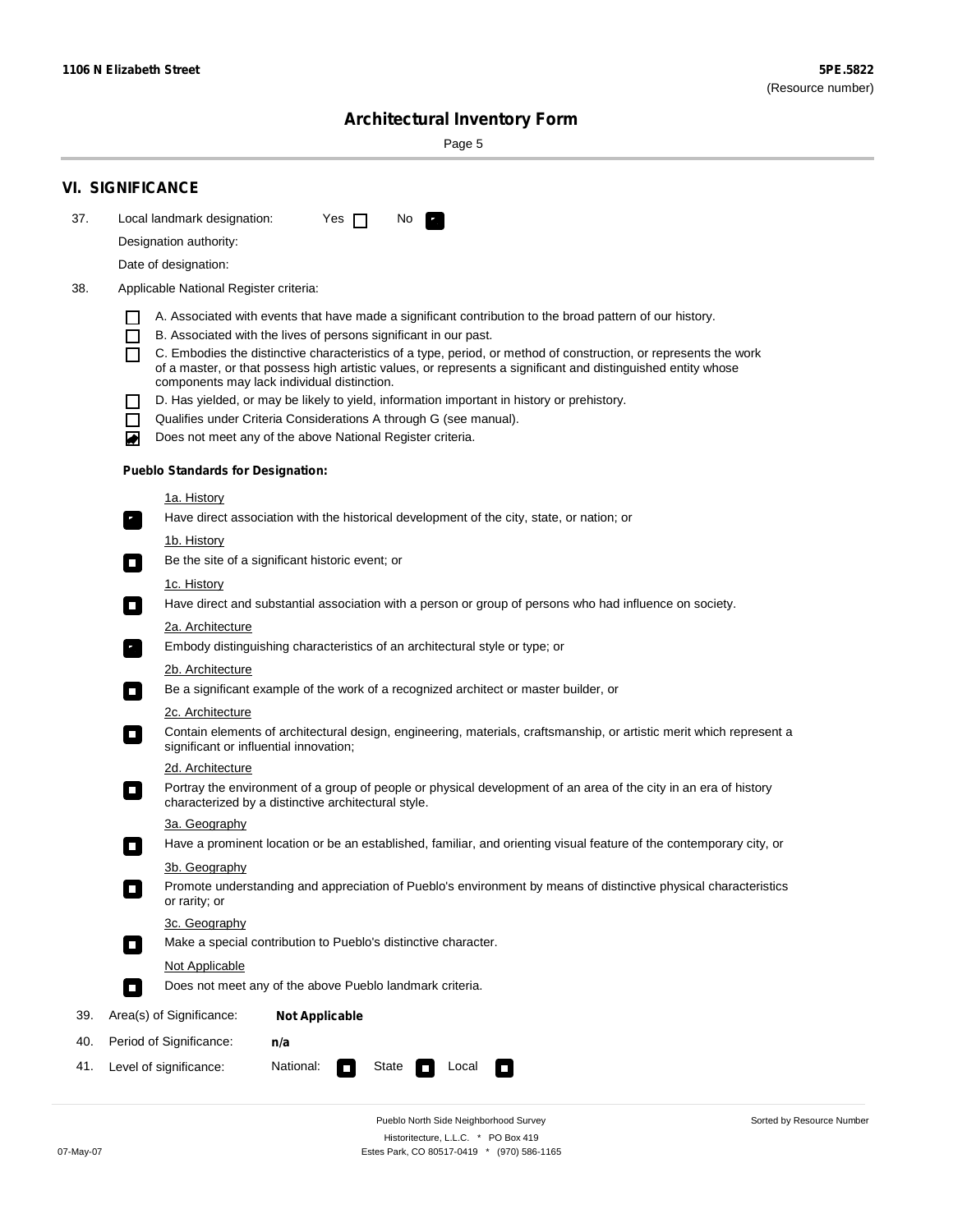Page 6

#### 42. Statement of significance:

This property is historically significant under Pueblo Local Landmark criterion 1A for its association with the post-World War **II development of Pueblo's North Side Neighborhood. However, the levels of architectural and historical significance,** combined with physical integrity, are not to the extent that this property would qualify for individual listing in the National Register of Historic Places, the Colorado State Register of Historic Properties, or as a City of Pueblo Landmark. Nonetheless, **it is a contributing resource within any potential historic district.**

43. Assessment of historic physical integrity related to significance:

Constructed in 1950, this house exhibits a high level of physical integrity relative to the seven aspects of integrity as defined by the National Park Service and the Colorado Historical Society: location, setting, design, materials, workmanship, feeling, and association. It has not been notably altered since its construction. This property retains sufficient physical integrity to **convey its architectural and historical significance.**

#### **VII. NATIONAL REGISTER ELIGIBILITY ASSESSMENT**



Yes Yes No

No  $\blacksquare$  N/A

 $N/A$ 

**cultural climates. As well, the neighborhood is distinctive because it appears to have evolved independently of the area's dominant industry, steel manufacturing.**

If there is National Register district potential, is this building contributing:

If the building is in existing National Register district, is it contributing: 46.

#### **VIII. RECORDING INFORMATION**

| 47. | Photograph numbers): | <b>CD-ROM Photo Disc: North Side Photos</b><br>File Name(s): elizabethstn1106                                          |
|-----|----------------------|------------------------------------------------------------------------------------------------------------------------|
|     | Negatives filed at:  | <b>Special Collections</b><br>Robert Hoag Rawlings Public Library<br>100 East Abriendo Avenue<br>Pueblo, CO 81004-4290 |
| 48. | Report title:        | <b>Pueblo North Side Neighborhood Survey</b>                                                                           |
| 49. | $Date(s)$ :          | 08/10/05                                                                                                               |
| 50. | Recorder(s):         | <b>Adam Thomas</b>                                                                                                     |
| 51. | Organization:        | Historitecture, L.L.C.                                                                                                 |
| 52. | Address:             | <b>PO Box 419</b>                                                                                                      |
|     |                      | Estes Park, CO 80517-0419                                                                                              |
| 53. | Phone number(s):     | (970) 586-1165                                                                                                         |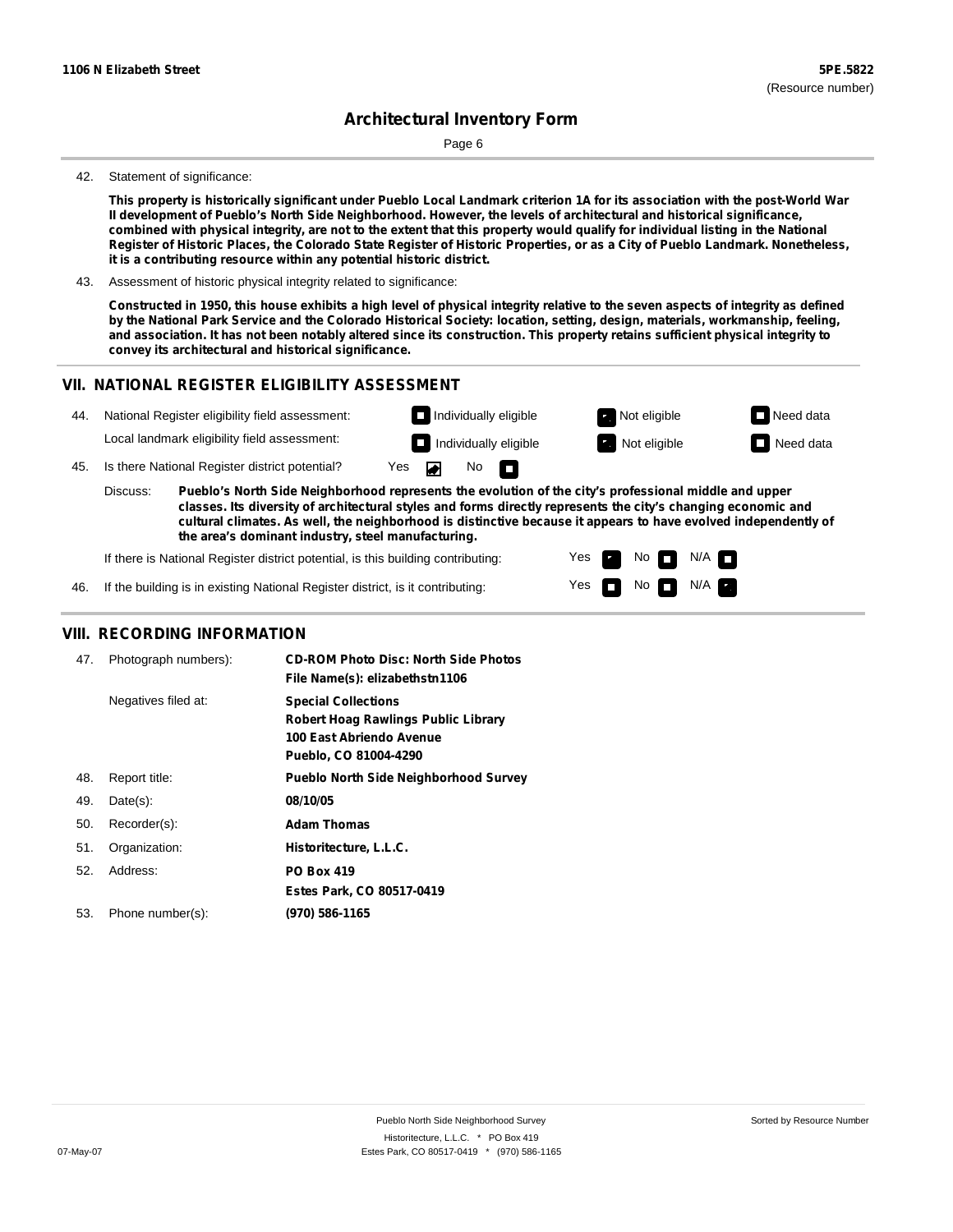Page 7